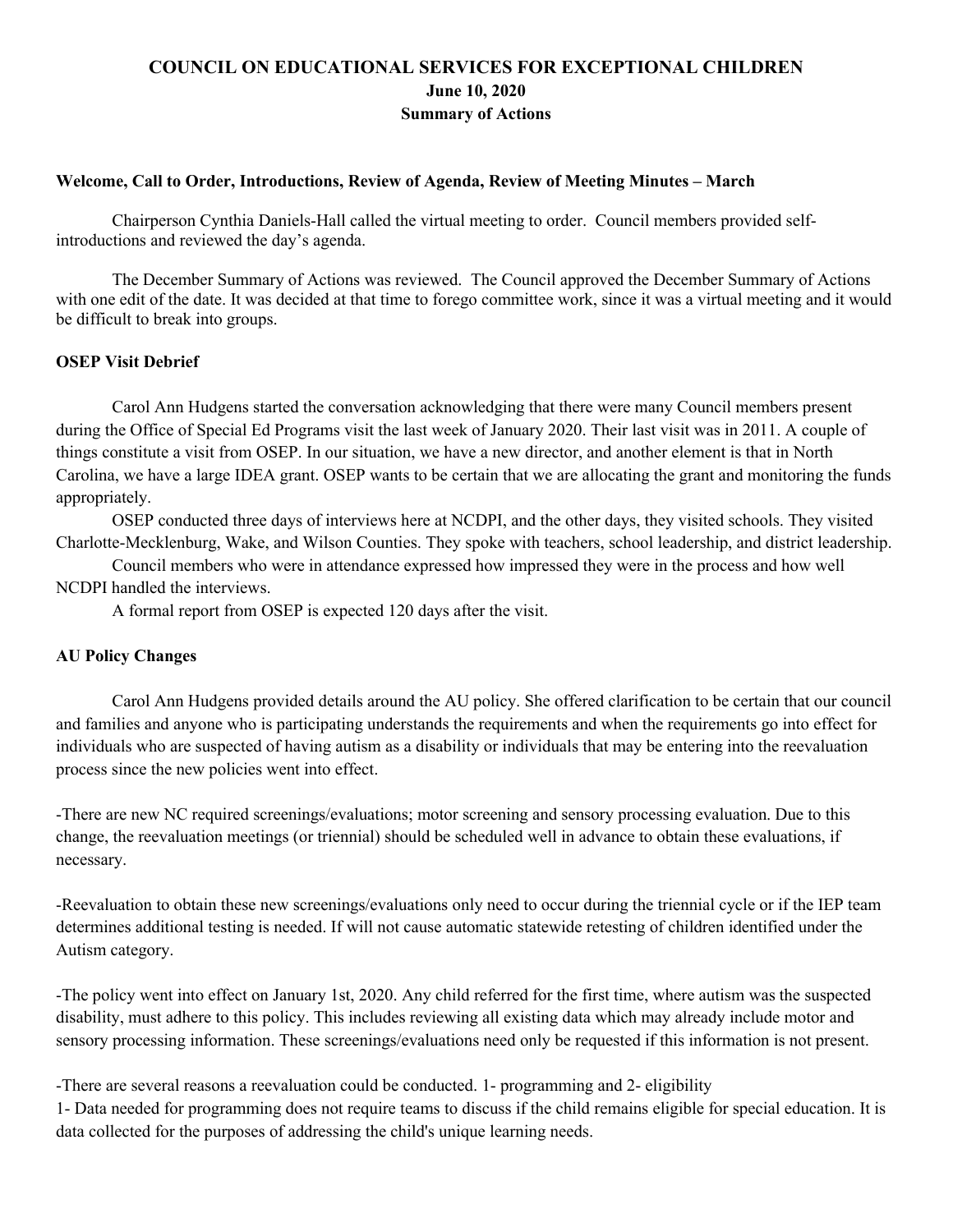2- When eligibility is discussed by IEP teams, they must ensure all required evaluations and screenings have been conducted to ensure adequate information is present to make the determination.

-An IEP team, in consultation with the parents, can determine that additional evaluations are not needed at the time of the triennial. This is acceptable if there is extensive data present to develop a good IEP for the student.

-Timeline for conducting evaluations when requested: The regulations state they must be conducted in a reasonable time but there is no specific timeline mentioned. Each situation requesting a reevaluation is unique as to what is considered reasonable.

-The new requirement for a motor screening and sensory processing evaluation should not render previously eligible students with a history of well-documented results under autism to no longer be eligible for services.

### **Public Comments**

One person signed in for public comments.

Public Speaker: Parent of a child with dyslexia and dysgraphia. The child was removed from the school system after he was refused an evaluation for testing for a suspected learning difference.

Speaker wanted to give feedback from a growing number of parents who are stating that their children are being placed on an IEP under categories that they feel are inappropriate. Parents feel that this is a disturbing trend and feel that they should be at the forefront of the decision-makers on the IEP team.

## **Agency Updates**

Director Sherry Thomas gave updates via a slide presentation.

Updates: EC Division has several new staff. PMA has new consultant Libby Loring. SPD has new IDEA fiscal monitor, Adam Parent. STARS has a new occupational therapy consultant, Bridgette LeCompte. There have been two shifts in roles. Jennifer Sims and Khaliliah O'Farrow-Boulware, who were previously in CECAS delivery team, are now on the SPD team as User Support Specialists.

Director Thomas acknowledged the Council members who attended the OSEP visit. She gave brief summary of the OSEP visit. The visit consisted of five days. Three of those days were in the NCDPI building, and two were out in districts. With the visits in the building, the focus was our SLD policy and the Multi-Tiered System of Support framework that we have in place across the state. They also looked at how we do our program monitoring, and how we look at compliance. They monitored the state complaint process. Especially complaints around Child Find, due process, corrective actions and how we follow up. During the district visits, OSEP was looking at learning disabilities to see if there has been a delay of referral or eligibility determination due to a Multi-Tiered System of Support or an intervention process that was delaying those referrals to happen as well as looking at private psychiatric residential treatment facility placement, if schools have been engaged in that process, if they've had any interaction with those areas. As a result of a debrief with OSEP, Director Thomas happily reported that there were no red flags in the conversations with the districts. There should be a report within 120 days of the visit.

Read to Achieve: There have been some heavy traffic around the Read to Achieve requirements and ensuring that all students with disabilities are participating. A memo was sent out on January 29, 2020 that stated all students with disabilities shall participate in Istation.

Reading Camps: Third grade students who meet the good cause exemption will become a low priority for Reading Camp because the goal is to increase the student's knowledge so that they can meet their target and not be retained.

State Budget: We have a continuation of last year's budget. Everything allotted for the from a state level has been the same amounts in the '18-'19 fiscal year.